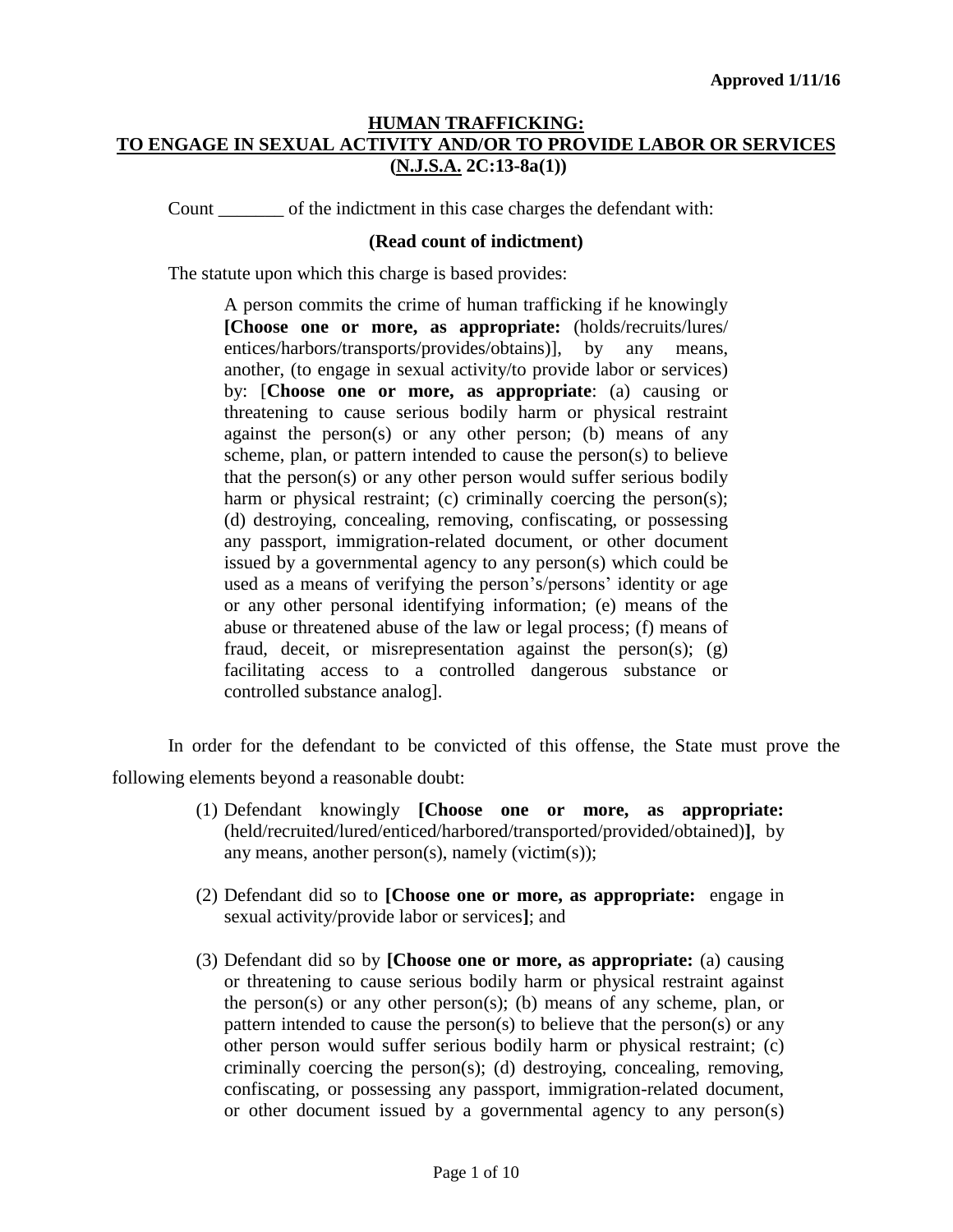which could be used as a means of verifying the person's/persons' identity or age or any other personal identifying information; (e) means of the abuse or threatened abuse of the law or legal process; (f) means of fraud, deceit, or misrepresentation against the person(s); (g) facilitating access to a controlled dangerous substance or controlled substance analog**].**

The first element the State must prove beyond a reasonable doubt is that (**on/between**) (**dates alleged in the indictment**), defendant knowingly **[Choose one or more, as appropriate:**  held/recruited/lured/enticed/harbored/transported/provided/obtained**]**, by any means, another person(s), namely (victim(s)).

[If in your case, include: "recruit" means to persuade another to join or to help.<sup>1</sup>]

[If in your case, include: "lure" means to cause or persuade another to go somewhere or to do something. $2$ ]

[If in your case, include: "entice" means: to attract another, including by offering or showing something that is appealing or interesting.<sup>3</sup>]

[If in your case, include: "harbor" means to hide, or to give shelter to, another.<sup>4</sup>]

[If in your case, include: "transport" means to transfer, convey, or carry away from one place or another.<sup>5</sup>]

A person acts knowingly with respect to the nature of his/her conduct or the attendant circumstances if he/she is aware that his/her conduct is of that nature, or that such circumstances exist or the person is aware of a high probability of their existence. A person acts knowingly with respect to a result of the conduct if he/she is aware that it is practically certain that his/her conduct will cause such a result. "Knowing," "with knowledge," or equivalent terms have the same meaning.<sup>6</sup>

Knowledge is a condition of the mind that cannot be seen and that can be determined only from inferences from conduct, words or acts. It is not necessary for the State to produce a witness to testify that the defendant stated that he/she acted with a particular state of mind. It is within your power to find that proof of knowledge has been furnished beyond a reasonable doubt

 $\overline{\phantom{a}}$ 

<sup>&</sup>lt;sup>1</sup> Merriam-Webster's Collegiate Dictionary, 1041 (11<sup>th</sup> ed. 2012).

<sup>2</sup> Ibid.

<sup>3</sup> Ibid.

<sup>4</sup> Ibid.

<sup>5</sup> Ibid.

 $^{6}$  N.J.S.A. 2C:2-2b(1).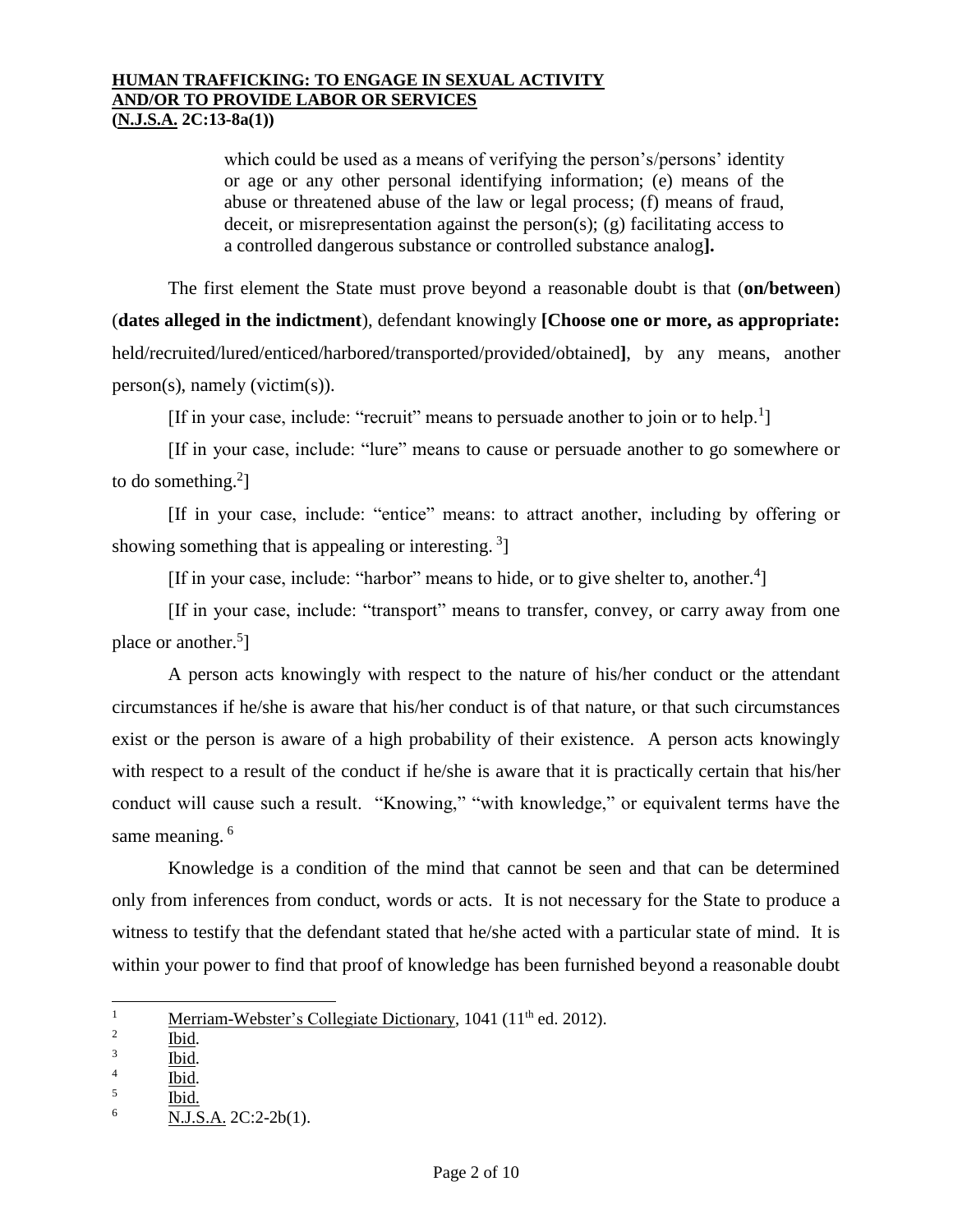by inferences that may arise from the nature of the acts and circumstances surrounding the conduct in question.

The second element the State must prove beyond a reasonable doubt is that the defendant **[Choose one or more, as appropriate:** held/recruited/lured/enticed/harbored/ transported/provided/obtained**]**, by any means, (victim(s)) **[Choose one or both, as appropriate:** to engage in sexual activity/to provide labor or services).**]**

[If in your case, include: "Sexual activity" includes, but is not limited to, sexual intercourse, including genital-genital, oral-genital, anal-genital, and oral-anal contact, whether between persons of the same or opposite sex; masturbation; touching of the genitals, buttocks, or female breasts; and sadistic or masochistic abuse and other deviate sexual relations.<sup>7</sup>

The third element the State must prove beyond a reasonable doubt is the defendant **[Choose one or more, as appropriate:** held/recruited/lured/enticed/harbored/ transported/provided/obtained**]**, by any means, (victim(s)) **[Choose one or both, as appropriate:** to engage in sexual activity/to provide labor or services)] by [**choose appropriate subsection(s<sup>8</sup> ):**

## **(a) causing or threatening to cause serious bodily harm or physical restraint against the person(s) or any other person.**

Serious bodily harm" means as any physical pain, or temporary disfigurement, or impairment of physical condition which creates a substantial risk of death or which causes serious, permanent disfigurement or protracted loss or impairment of the function of any bodily member or organ or which results from aggravated sexual assault or sexual assault.<sup>9</sup>

[**If in your case, include**: "Aggravated sexual assault" is defined as "an act of sexual penetration with another person under any one of the following circumstances: [**Choose one or more, as appropriate**: (1) The victim is less than 13 years old; (2) The victim is at least 13 but less than 16 years old; and (a) The actor is related to the victim by blood or affinity to the third degree, or (b) The actor has supervisory or disciplinary power over the victim by virtue of the actor's legal, professional, or occupational status, or (c) The actor is a resource family parent, a

l

<sup>&</sup>lt;sup>7</sup> N.J.S.A. 2C:34-1a(2).

<sup>8</sup> If the State alleges multiple methods, separate with "The State also alleges that the defendant did so by …" 9

N.J.S.A. 2C:3-11d, -11e.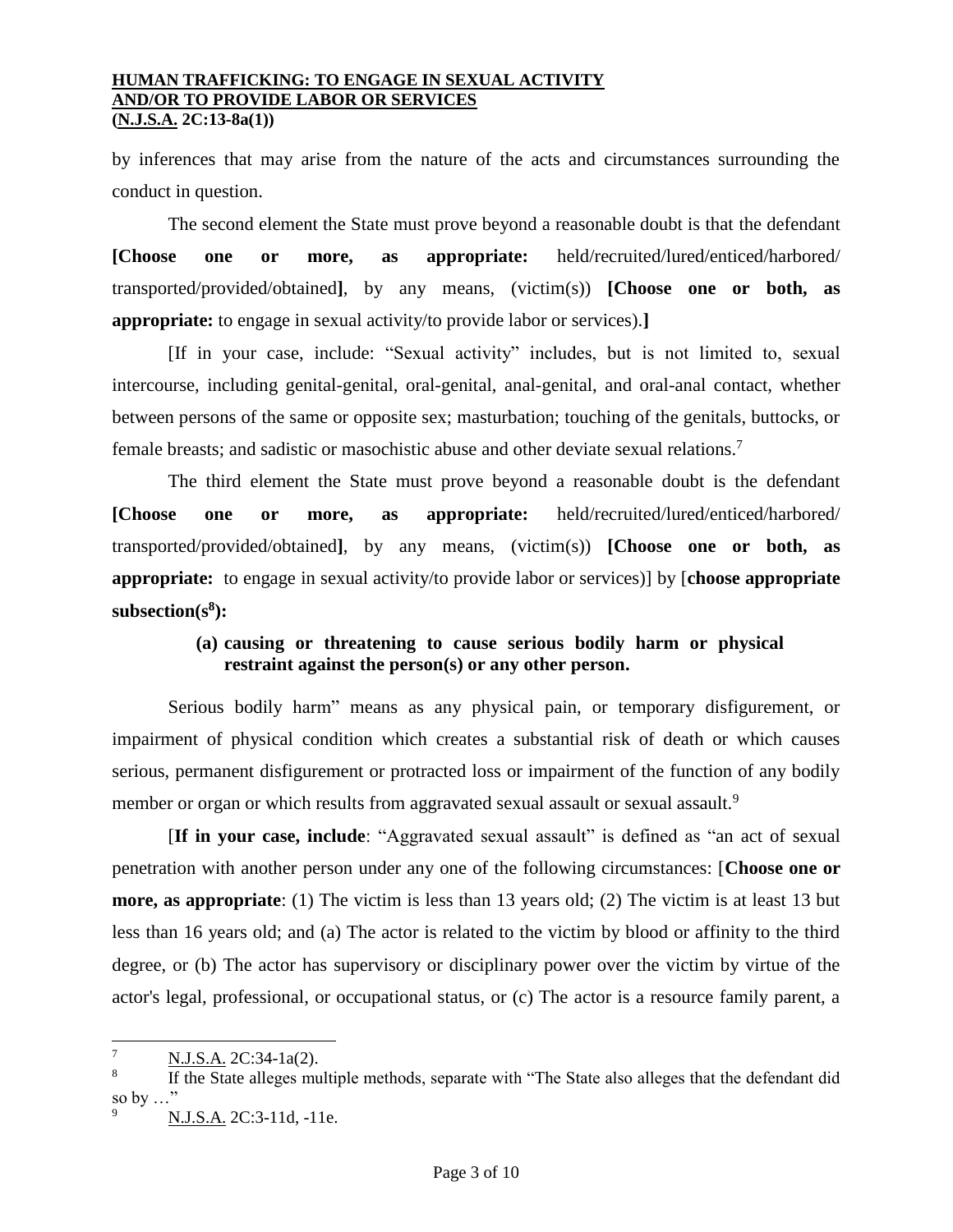guardian, or stands in loco parentis within the household; (3) The act is committed during the commission, or attempted commission, whether alone or with one or more other persons, of robbery, kidnapping, homicide, aggravated assault on another, burglary, arson or criminal escape; (4) The actor is armed with a weapon or any object fashioned in such a manner as to lead the victim to reasonably believe it to be a weapon and threatens by word or gesture to use the weapon or object; (5) The actor is aided or abetted by one or more other persons and the actor uses physical force or coercion; (6) The actor uses physical force or coercion and severe personal injury is sustained by the victim; or (7) The victim is one whom the actor knew or should have known was physically helpless or incapacitated, intellectually or mentally incapacitated, or had a mental disease or defect which rendered the victim temporarily or permanently incapable of understanding the nature of (his/her) conduct, including, but not limited to, being incapable of providing consent."<sup>10</sup> "Sexual penetration" means "vaginal intercourse, cunnilingus, fellatio or anal intercourse between persons or insertion of the hand, finger or object into the anus or vagina either by the actor or upon the actor's instruction[,]" regardless of the depth of the insertion.<sup>11</sup>]

[**If in your case, include**: "Sexual assault" is defined as 1) "an act of sexual contact with a victim who is less than 13 years old and the actor is at least four years older than the victim." "Sexual contact" means "an intentional touching by the victim or actor, either directly or through clothing, of the victim's or actor's intimate parts for the purpose of degrading or humiliating the victim or sexually arousing or sexually gratifying the actor. Sexual contact of the actor with himself/herself must be in view of the victim whom the actor knows to be present."<sup>12</sup> and/or 2) "an act of sexual penetration with another person under any one of the following circumstances: (1) The actor uses physical force or coercion, but the victim does not sustain severe personal injury; (2) The victim is on probation or parole, or is detained in a hospital, prison or other institution and the actor has supervisory or disciplinary power over the victim by virtue of the actor's legal, professional or occupational status; (3) The victim is at least 16 but less than 18 years old and: (a) The actor is related to the victim by blood or affinity to the third degree; or (b) The actor has supervisory or disciplinary power of any nature or in any capacity over the victim; or (c) The actor is a resource family parent, a guardian, or stands in loco parentis within the

 $10<sup>10</sup>$  $\frac{10}{11}$  N.J.S.A. 2C:14-2a.

N.J.S.A. 2C:14-1c.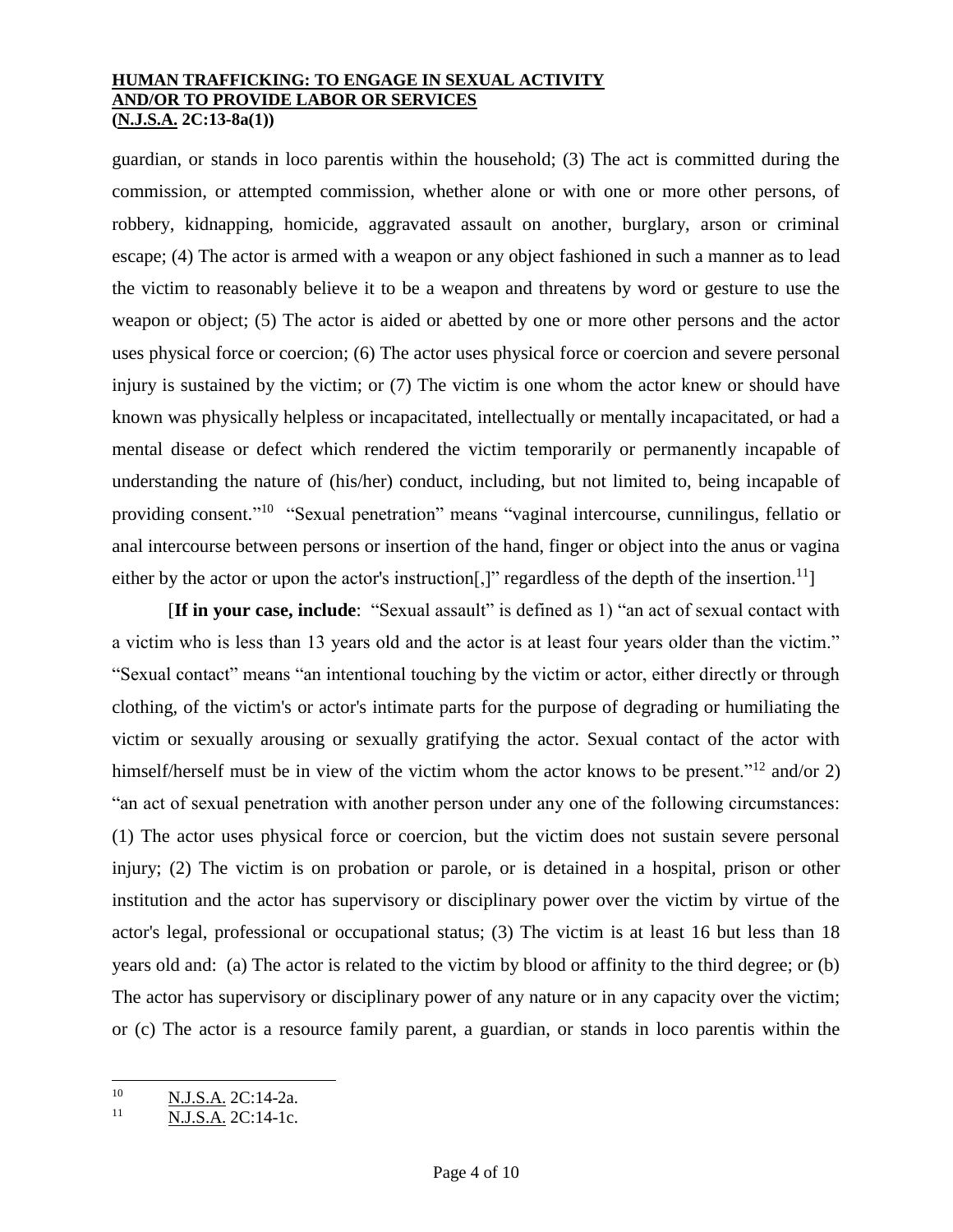household; (4) The victim is at least 13 but less than 16 years old and the actor is at least four years older than the victim."<sup>13</sup> "Sexual penetration" means "vaginal intercourse, cunnilingus, fellatio or anal intercourse between persons or insertion of the hand, finger or object into the anus or vagina either by the actor or upon the actor's instruction[,]" regardless of the depth of the insertion. $14$ ]

## **(b) means of any scheme, plan, or pattern intended to cause the person(s) to believe that the person(s) or any other person would suffer serious bodily harm or physical restraint.**

"Serious bodily harm" means any physical pain, or temporary disfigurement, or impairment of physical condition which creates a substantial risk of death or which causes serious, permanent disfigurement or protracted loss or impairment of the function of any bodily member or organ or which results from aggravated sexual assault or sexual assault.<sup>15</sup>

[**If in your case, include**: "Aggravated sexual assault" is defined as "an act of sexual penetration with another person under any one of the following circumstances: [**Choose one or more, as appropriate:** (1) The victim is less than 13 years old; (2) The victim is at least 13 but less than 16 years old; and (a) The actor is related to the victim by blood or affinity to the third degree, or (b) The actor has supervisory or disciplinary power over the victim by virtue of the actor's legal, professional, or occupational status, or (c) The actor is a resource family parent, a guardian, or stands in loco parentis within the household; (3) The act is committed during the commission, or attempted commission, whether alone or with one or more other persons, of robbery, kidnapping, homicide, aggravated assault on another, burglary, arson or criminal escape; (4) The actor is armed with a weapon or any object fashioned in such a manner as to lead the victim to reasonably believe it to be a weapon and threatens by word or gesture to use the weapon or object; (5) The actor is aided or abetted by one or more other persons and the actor uses physical force or coercion; (6) The actor uses physical force or coercion and severe personal injury is sustained by the victim; or (7) The victim is one whom the actor knew or should have known was physically helpless or incapacitated, intellectually or mentally incapacitated, or had a mental disease or defect which rendered the victim temporarily or permanently incapable of

 $12$  $\frac{12}{13}$  N.J.S.A. 2C:14-2b; N.J.S.A. 2C:14-1d.

 $\frac{N.J.S.A.}{N.I.S.A.}$  2C:14-2c.

N.J.S.A. 2C:14-1c.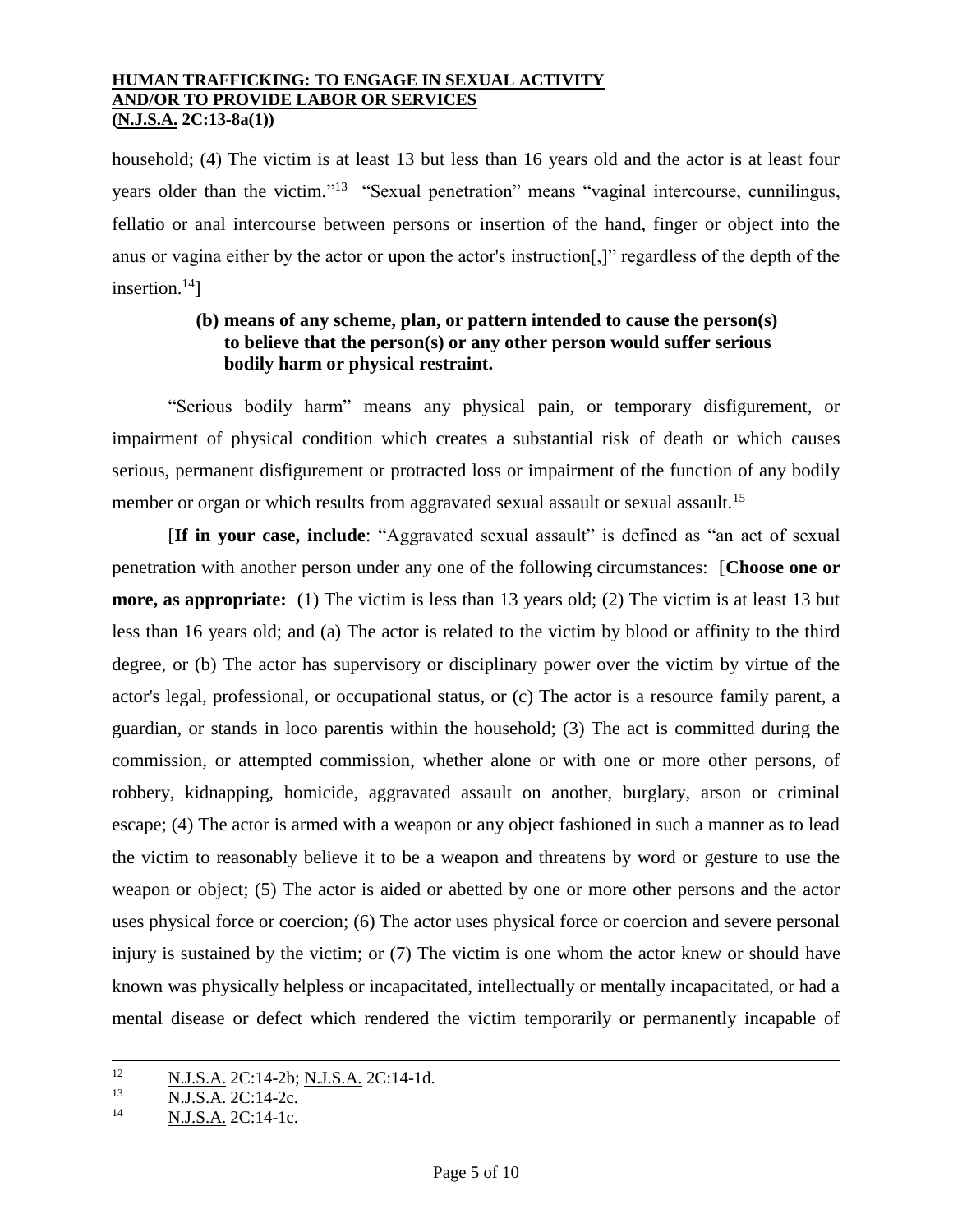understanding the nature of (his/her) conduct, including, but not limited to, being incapable of providing consent."<sup>16</sup> "Sexual penetration" means "vaginal intercourse, cunnilingus, fellatio or anal intercourse between persons or insertion of the hand, finger or object into the anus or vagina either by the actor or upon the actor's instruction[,]" regardless of the depth of the insertion.<sup>17</sup>]

[**If in your case, include**: "Sexual assault" is defined as 1) "an act of sexual contact with a victim who is less than 13 years old and the actor is at least four years older than the victim." "Sexual contact" means "an intentional touching by the victim or actor, either directly or through clothing, of the victim's or actor's intimate parts for the purpose of degrading or humiliating the victim or sexually arousing or sexually gratifying the actor. Sexual contact of the actor with himself/herself must be in view of the victim whom the actor knows to be present."<sup>18</sup> and/or 2) "an act of sexual penetration with another person under any one of the following circumstances: (1) The actor uses physical force or coercion, but the victim does not sustain severe personal injury; (2) The victim is on probation or parole, or is detained in a hospital, prison or other institution and the actor has supervisory or disciplinary power over the victim by virtue of the actor's legal, professional or occupational status; (3) The victim is at least 16 but less than 18 years old and: (a) The actor is related to the victim by blood or affinity to the third degree; or (b) The actor has supervisory or disciplinary power of any nature or in any capacity over the victim; or (c) The actor is a resource family parent, a guardian, or stands in loco parentis within the household; (4) The victim is at least 13 but less than 16 years old and the actor is at least four years older than the victim."<sup>19</sup> "Sexual penetration" means "vaginal intercourse, cunnilingus, fellatio or anal intercourse between persons or insertion of the hand, finger or object into the anus or vagina either by the actor or upon the actor's instruction[,]" regardless of the depth of the insertion.<sup>20</sup>]

### **(c) criminally coercing the person(s).**

The defendant "criminally coerced" the person(s) if the defendant threatened to **[choose as appropriate:** inflict bodily injury on anyone or commit any other offense/accuse anyone of

 $\overline{\phantom{a}}$ 

 $\frac{19}{20}$  N.J.S.A. 2C:14-2c.

<sup>15</sup> <sup>15</sup> N.J.S.A. 2C:3-11d, -11e.

N.J.S.A. 2C:14-2a.

<sup>&</sup>lt;sup>17</sup> N.J.S.A. 2C:14-1c.

 $\frac{18}{19}$  N.J.S.A. 2C:14-2b; N.J.S.A. 2C:14-1d.

N.J.S.A. 2C:14-1c.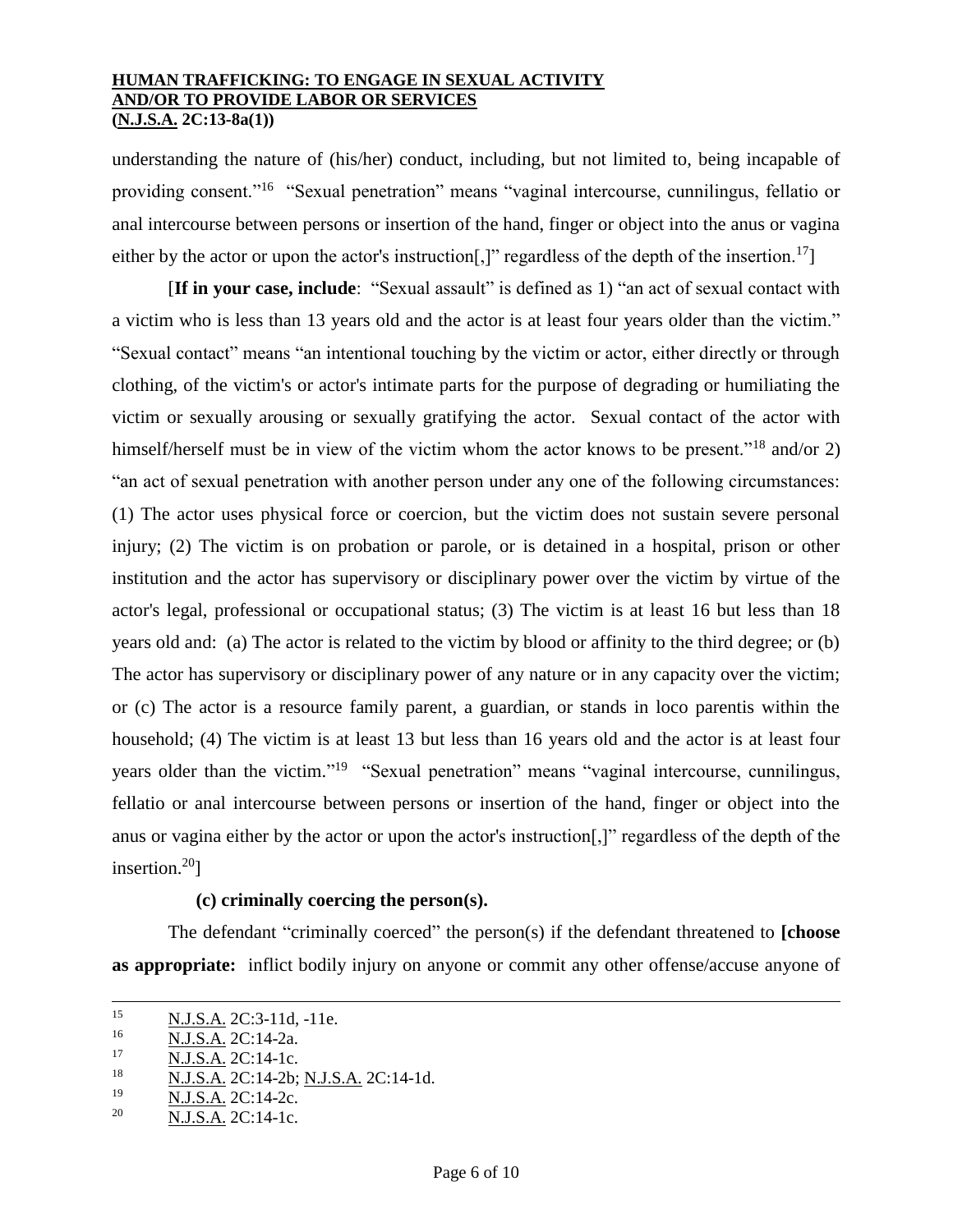an offense/expose any secret which would tend to subject any person to hatred, contempt or ridicule, or to impair (his/her) credit or business repute/take or withhold action as an official, or cause an official to take or withhold action/bring about or continue a strike, boycott or other collective action, except that such a threat shall not be deemed coercive when the restriction compelled is demanded in the course of negotiation for the benefit of the group in whose interest the actor acts/testify or provide information or withhold testimony or information with respect to another's legal claim or defense/perform any other act which would not in itself substantially benefit the actor but which is calculated to substantially harm another person with respect to (his/her) health, safety, business, calling, career, financial condition, reputation or personal relationships**]** and the defendant did so with purpose to unlawfully to restrict the person's/persons' freedom of action to engage or refrain from engaging in conduct.<sup>21</sup>

[**If in your case, include**: "Bodily injury" is defined as "physical pain, illness or any impairment of physical condition."<sup>22</sup>]

A person acts purposely with respect to the nature of his/her conduct or a result thereof if it is his/her conscious object to engage in conduct of that nature or to cause such a result. A person acts purposely with respect to attendant circumstances if the individual is aware of the existence of such circumstances or the individual believes or hopes that they exist. "With purpose," "designed," "with design" or equivalent terms have the same meaning. <sup>23</sup>

Purpose is a condition of the mind that cannot be seen and can only be determined by inferences drawn from the defendant's conduct, words or acts. It is not necessary for the State to prove the existence of such a mental state by direct evidence such as a statement by the defendant that he/she had a particular purpose. It is within the power of the jury to find that the proof of purpose has been furnished beyond a reasonable doubt by inferences which you may draw from the nature of the acts and circumstances surrounding the conduct of the defendant as they have been presented in the evidence you have heard and seen in this case.

### **Charge if the affirmative defense to criminal coercion is alleged:**

The defendant claims that he/she believed the accusation or secret to be true or the proposed official action justified and that his/her purpose was limited to compelling (victim(s))

 $\frac{1}{21}$  $rac{21}{22}$  N.J.S.A. 2C:13-5a.

<sup>22</sup> N.J.S.A. 2C:11-1a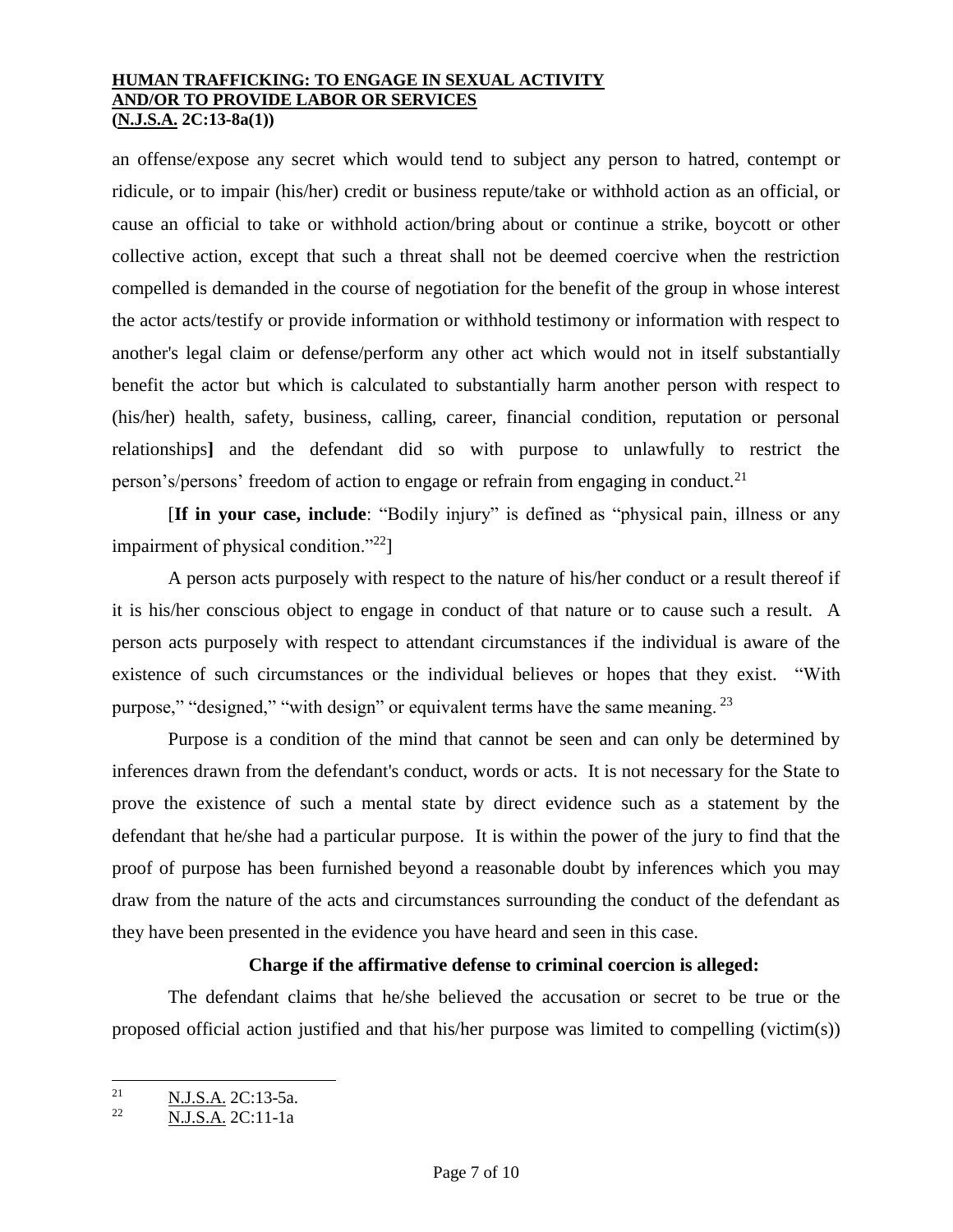to behave in a way reasonably related to the circumstances which were the subject of the accusation, exposure or proposed official action, by **[Choose as appropriate:** desisting from further misbehavior/making good a wrong done/refraining from taking any action or responsibility for which he/she believed (victim's/victims' name(s)) were disqualified**]**. If the State proves beyond a reasonable doubt that the defendant did not have such a belief or that his/her purpose was not so limited, then you must find the defendant criminally coerced (victim(s)). If the State fails to prove beyond a reasonable doubt that the defendant did not have such a belief or that his/her purpose was not so limited, then you must not find defendant criminally coerced (victim(s)).<sup>24</sup>

> **(d) destroying, concealing, removing, confiscating, or possessing any passport, immigration-related document, or other document issued by a governmental agency to any person(s) which could be used as a means of verifying the person's/persons' identity or age or any other personal identifying information.**

[**If in your case, include**: "Immigration-related document" is defined as "any birth certificate or marriage certificate; any document issued by the government of the United States, any foreign country, any state, or any other public entity relating to a person's(s') immigration or naturalization status."<sup>25</sup>]

## **(e) means of the abuse or threatened abuse of the law or legal process.**

## **(f) means of fraud, deceit, or misrepresentation against the person(s).**

[**If "deceit" is in your case, include**: "A person deceives if he/she purposely creates or reinforces a false impression, including false impressions as to law, value, intention or other state of mind, and including, but not limited to, a false impression that the person is soliciting or collecting funds for a charitable purpose. The term deceive does not, however, include falsity as to matters having no pecuniary significance, or puffing or exaggeration by statements unlikely to deceive ordinary persons in the group addressed. Deception as to a person's intention to perform a promise cannot be inferred solely from the fact that he/she did not subsequently perform the promise. Moreover, not only must the defendant's statement[s] have been false, but defendant must have known of [its] [their] falsity. The State does not have the burden to prove that the

 $23$ <sup>23</sup> N.J.S.A. 2C:2-2b(2).

<sup>24</sup> N.J.S.A. 2C:13-5a.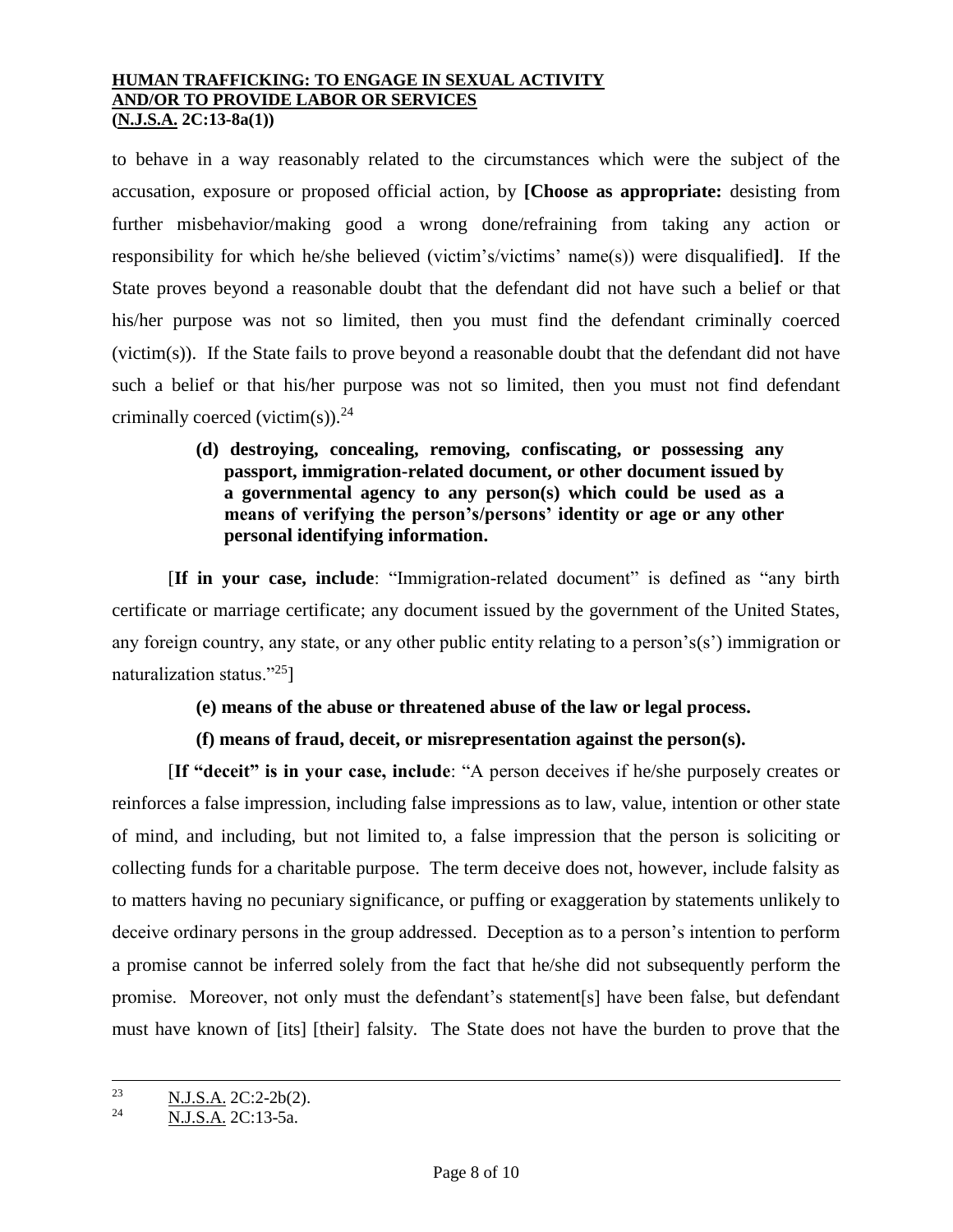defendant disbelieved; if he/she created the impression that he/she believed something to be true when in fact he/she had no belief on the subject, deception has occurred.<sup>26</sup>

## **(g) facilitating access to a controlled dangerous substance or controlled substance analog.**

**[Charge one or both, as appropriate:** The various kinds of "controlled dangerous substances" are defined in another part of our statute. (Name of CDS prohibited by statute) is a dangerous substance prohibited by statute. [**and/or]** A "controlled substance analog" is a substance which has a chemical structure substantially similar to that of a controlled dangerous substance and was specifically designed to produce an effect substantially similar to that of a controlled substance. In this case, the indictment alleges that the defendant facilitated access to

 $\Box$ , which is an analog of the controlled dangerous substance  $\Box$ Thus, to establish this element, the State must prove beyond a reasonable doubt that has a substantially similar chemical structure to the controlled dangerous substance \_\_\_\_\_\_\_\_\_\_\_\_, and that \_\_\_\_\_\_\_\_\_\_\_\_\_\_\_\_ was specifically designed to produce an effect substantially similar to the controlled dangerous substance \_\_\_\_\_\_\_\_\_\_\_\_\_\_\_\_\_\_\_. 27

# **(IF NO AFFIRMATIVE DEFENSE IS ALLEGED)**

If you find that the State has proven to you all of these elements beyond a reasonable doubt, then you must find defendant guilty of human trafficking. If the State has failed to prove any of these elements beyond a reasonable doubt, then you must find the defendant not guilty.

# **(IF AFFIRMATIVE DEFENSE IS ALLEGED)**

The defendant, as part of his/her denial of guilt, asserts that during the time of the alleged commission of the offense of human trafficking, defendant was a victim of human trafficking.<sup>28,</sup> 29

 $\overline{a}$ 

<sup>&</sup>lt;sup>25</sup> N.J.S.A. 2C:21-31a(3).

<sup>&</sup>lt;sup>26</sup> From Model Jury Charge (Criminal), "Theft by Deception, N.J.S.A. 2C:20-4" (rev. 4/15/13) (citing Final Report of the New Jersey Criminal Law Revision Comm'n, Vol. II: Commentary, at 224-25  $n.6$  (1971)).<br>27

 $\frac{27}{28}$  N.J.S.A. 2C:35-2.

 $rac{28}{29}$  N.J.S.A. 2C:13-8c.

<sup>29</sup> The statute does not define "victim of human trafficking." Others states' statutes provide varying definitions. See, e.g., Colo. Rev. Stat. Ann. § 18-3-502 ("Victim" means a person who is alleged to have been, or who has been, subjected to human trafficking, as described in section 18-3-503 or section 18-3- 504."); Iowa Code Ann. § 710A.1 ("person subjected to human trafficking"); Ky. Rev. Stat. Ann. § 529.010 ("Victim of human trafficking" is a person who has been subjected to human trafficking."); Md.